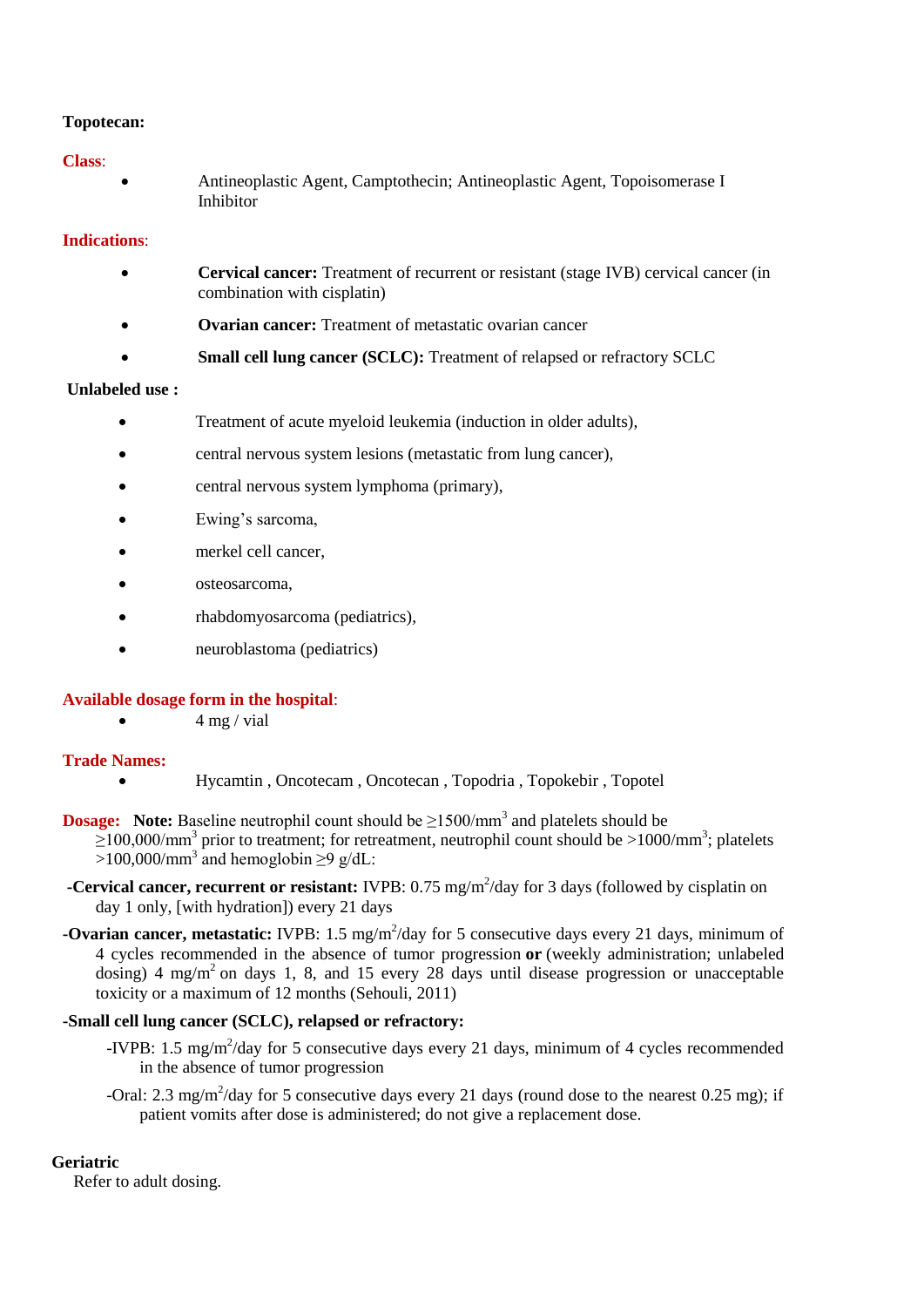## **Renal Impairment**:

## **\*\*Manufacturer's recommendations:**

IV ·

- $Cl_{cr} \geq 40 \text{ mL/minute}$ : No dosage adjustment necessary.
- Cl<sub>cr</sub> 20-39 mL/minute: Reduce dose to 0.75 mg/m<sup>2</sup>/dose
- $Cl_{cr}$  <20 mL/minute: No dosage adjustment provided in manufacturer's U.S. labeling (insufficient data available for dosing recommendation); use is contraindicated in the Canadian labeling.
	- **Note:** For topotecan in combination with cisplatin for cervical cancer, do not initiate treatment in patients with serum creatinine >1.5 mg/dL; consider discontinuing treatment in patients with serum creatinine >1.5 mg/dL in subsequent cycles.

Oral:

- $Cl_{cr} \geq 50 \text{ mL/minute}$ : No dosage adjustment necessary.
- Cl<sub>cr</sub> 30-49 mL/minute: Reduce dose to 1.8 mg/m<sup>2</sup>/day
- $Cl_{cr}$  <30 mL/minute: No dosage adjustment provided in manufacturer's U.S. labeling (insufficient data available for dosing recommendation).

# **Alternate recommendations:**

*Aronoff, 2007:* I.V.:

Adults:

- $Cl_{cr} > 50 \text{ mL/minute}$ : Administer 75% of dose
- $Cl_{cr}$  10-50 mL/minute: Administer 50% of dose
- $Cl_{cr}$  <10 mL/minute: Administer 25% of dose

Hemodialysis: Avoid use

Continuous ambulatory peritoneal dialysis (CAPD): Avoid use

Continuous renal replacement therapy (CRRT):  $0.75 \text{ mg/m}^2$ 

*Kintzel, 1995:* I.V.:

- $\bullet$  Cl<sub>cr</sub> 46-60 mL/minute: Administer 80% of dose
- $\bullet$  Cl<sub>cr</sub> 31-45 mL/minute: Administer 75% of dose
- $Cl_{cr} \leq 30$  mL/minute: Administer 70% of dose

# **Hepatic Impairment**:

### **\*\*Manufacturer's labeling:**

I.V.: Bilirubin 1.7-15 mg/dL (U.S. labeling) or  $>1.5 - 10$  mg/dL (Canadian labeling): No dosage adjustment necessary (the half-life is increased slightly; usual doses are generally tolerated).

Oral: Bilirubin >1.5 mg/dL: No dosage adjustment necessary.

# **Dosing: Obesity**

*ASCO Guidelines for appropriate chemotherapy dosing in obese adults with cancer:* Utilize patient's actual body weight (full weight) for calculation of body surface area- or weight-based dosing, particularly when the intent of therapy is curative; manage regimen-related toxicities in the same manner as for nonobese patients; if a dose reduction is utilized due to toxicity, consider resumption of